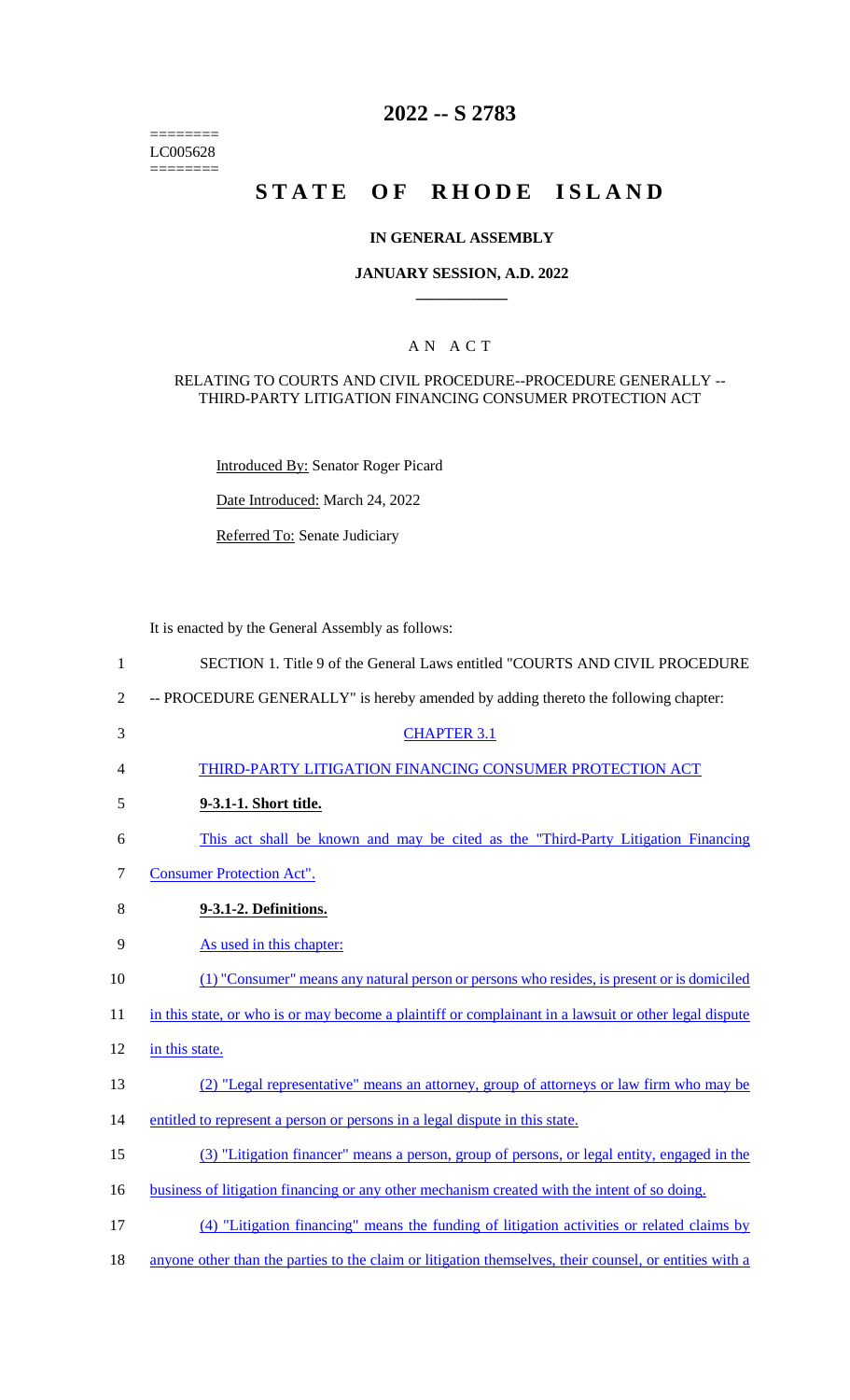1 preexisting contractual indemnitor or a liability insurer relationship with one of the parties. Litigation financing includes the purchase of bills, accounts or liens or otherwise paying for or purchasing services rendered related to claims or litigation. (5) "Litigation financing transaction" means a transaction in which litigation financing is provided to a consumer, legal representative, or medical provider in return for assigning to the litigation financer a contingent right to receive an amount or amounts of the potential proceeds of consumer judgments, awards, settlements or verdicts obtained with respect to the consumer's legal claim, or agreeing to pay the litigation financer interest, fees or any other consideration for the financing provided. The term "litigation financing transaction" does not include legal 10 representation services provided to a consumer by a legal representative on a contingency fee basis, 11 or legal costs advanced by a legal representative, where such services or costs are provided to or 12 on behalf of a consumer by a legal representative in the dispute and in accordance with the Rhode **Island disciplinary rules of professional conduct.**  (6) "Medical provider" means any person or business providing medical services of any 15 kind to a consumer, including, but not limited to, physicians, nurse practitioners, hospitals, physical 16 therapists, chiropractors, or radiologists, as well as any of their employees, contractors, practice 17 groups, partnerships or incorporations of the same. **9-3.1-3. Litigation financer -- Registration -- Bond -- Public record.**  (a)(1) No litigation financer shall engage in a litigation financing transaction in Rhode Island unless it is registered as a litigation financer in this state. (2) A litigation financer that is a business entity or partnership is registered in this state if: (i) It has a status of active and in good standing as reflected in the records of the secretary 23 of state; and (ii) Its charter, articles of organization, certificate of limited partnership, or other organizational document, or, if a foreign entity, its Rhode Island application for a certificate of 26 authority, contains a statement that it shall be designated as a litigation financer pursuant to this chapter. (3) A litigation financer that is not a business entity or partnership is registered in this state 29 if it files an application for registration as a litigation financer on a form prescribed by the secretary of state, along with a filing fee of one hundred dollars (\$100), that contains the following: (i) Applicant's full legal name; 32 (ii) Business name of applicant, if any; (iii) Physical street address and mailing address of the applicant; 34 (iv) A telephone number through which the applicant can be reached;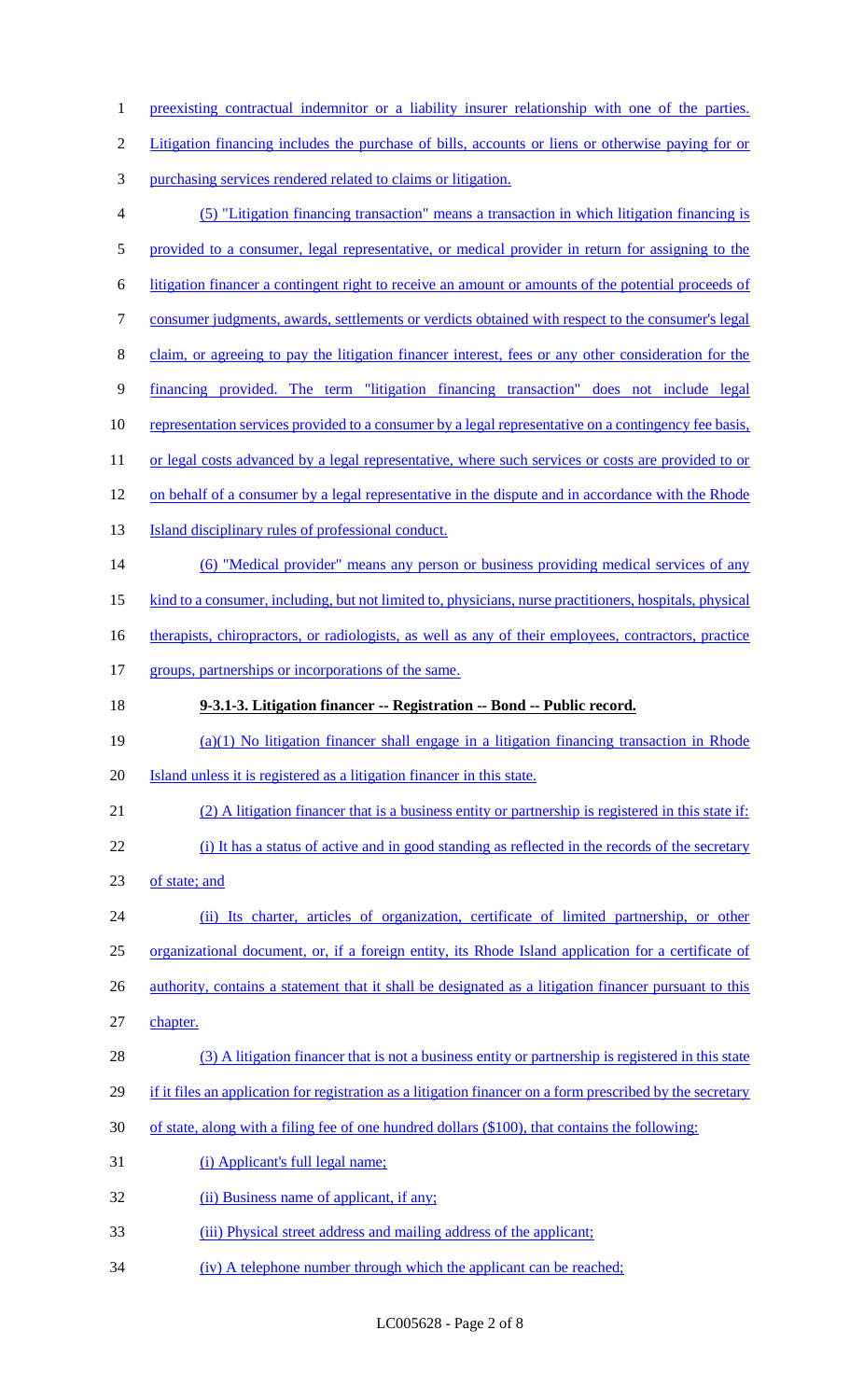(v) The name, physical street address, mailing address, and telephone number for a Rhode Island registered agent appointed to accept service of process on behalf of the applicant; (vi) A statement that the applicant shall be designated as a litigation financer pursuant to this chapter; and (vii) Any other information the secretary of state deems necessary. (b) Each litigation financer shall file with the secretary of state a surety bond of not less 7 than fifty thousand dollars (\$50,000). The bond shall be payable to the state for the use of the attorney general and any person who may have a cause of action against the obligor of the bond for any violation of this chapter. The bond shall continue in effect as long as a litigation financer is designated as a litigation financer in the records of the secretary of state. 11 (c) A litigation financer shall amend its registration with the secretary of state under 12 subsection (a) of this section within thirty (30) days whenever the information contained in such 13 record changes or becomes inaccurate or incomplete in any respect. A litigation financer that is not a business entity or partnership may amend its registration with the secretary of state by filing an 15 amendment on a form prescribed by the secretary of state, along with a filing fee of twenty dollars (\$20.00). 17 (d) All documents filed pursuant to this section are public record. **9-3.1-4. Litigation financing protections.**  19 (a) A litigation financer shall not: (1) Pay or offer commissions, referral fees or other forms of consideration to any legal 21 representative, medical provider, or any of their employees for referring a consumer to a litigation financer; (2) Accept any commissions, referral fees, rebates or other forms of consideration from a 24 legal representative, medical provider or any of their employees; (3) Advertise false or misleading information regarding its products or services; (4) Refer a consumer or potential consumer to a specific legal representative, medical provider or any of their employees; (5) Fail to promptly supply copies of any complete litigation financing contracts to the consumer and the consumer's legal representative; (6) Attempt to secure a remedy or obtain a waiver of any remedy, including, but not limited to, compensatory, statutory, or punitive damages, that the consumer might otherwise be or not be entitled to pursue; (7) Attempt to effect arbitration or otherwise effect waiver of a consumer's right to trial by

jury;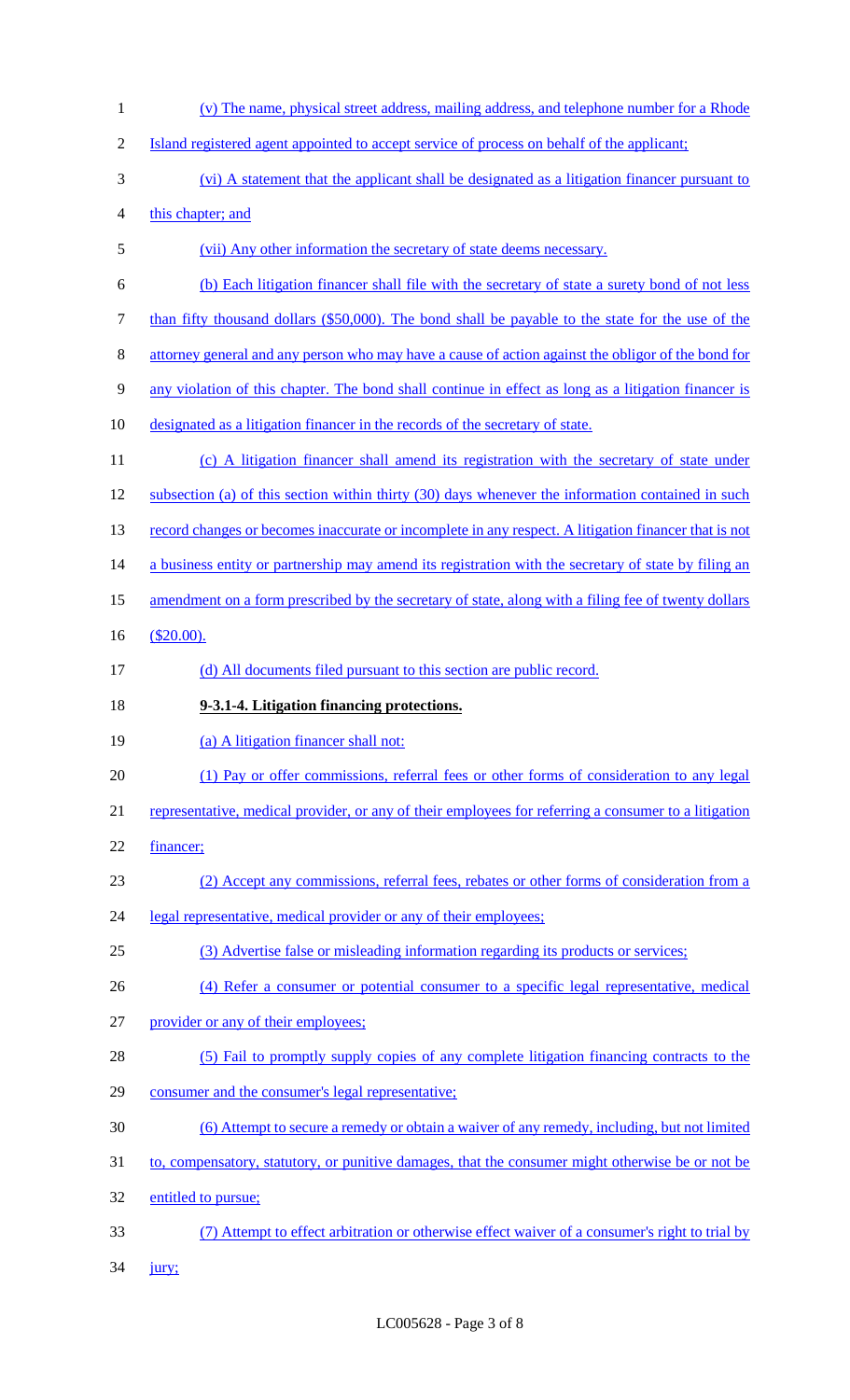(8) Offer or provide legal advice to the consumer regarding the litigation financing or the underlying dispute; (9) Assign, which includes securitizing, a litigation financing contract in whole or part; (10) Report a consumer to a credit reporting agency if insufficient funds remain from the net proceeds to repay the litigation financer; or (11) Receive or exercise any right to direct, nor make any decisions with respect to, the 7 conduct of the consumer's legal claim or any settlement or resolution thereof. The right to make such decisions shall remain solely with the consumer and his or her legal representative. (b) A legal representative retained by a consumer, or a medical provider for such consumer, or any of their employees shall not have a financial interest in litigation financing and shall not 11 receive a referral fee or other consideration from any litigation financer, its employees, owners or its affiliates. **9-3.1-5. Litigation financing contracts - Disclosures.**  (a) The terms of the litigation financing agreement shall be set forth in a written contract 15 that is completely filled in. There shall be no incomplete sections when the contract is offered or 16 presented to the consumer, legal representative, or medical provider. (b) Litigation financing contracts shall contain the disclosures specified in this section, which shall constitute material terms of the litigation financing contract. (c) These disclosures shall be typed in at least fourteen (14) point, bold font and be placed 20 clearly and conspicuously immediately above the consumer's signature line in the litigation financing contract: (1) Consumer's Right to Cancellation: You may cancel this contract without penalty or further obligation within five (5) business days from the date you signed this contract or received 24 financing from [insert name of the litigation financer] by either returning the funds to [insert name, office address and office hours of the litigation financer] or by U.S. mail, [insert name and mailing 26 address of litigation financer]. For return by U.S. mail, the postmark date on the returned funds or, if mailed by registered or certified mail, the date of the return receipt requested shall be the date of 28 return. (2) The fees charged pursuant to this agreement shall not exceed [litigation financer to insert annual interest percentage rate, percentage of award or settlement proceeds, or dollar amount]. (3) The litigation financer agrees that it has no right to and will not make any decisions about the conduct of your lawsuit or dispute and that the right to make those decisions remains 34 solely with you and your legal representative;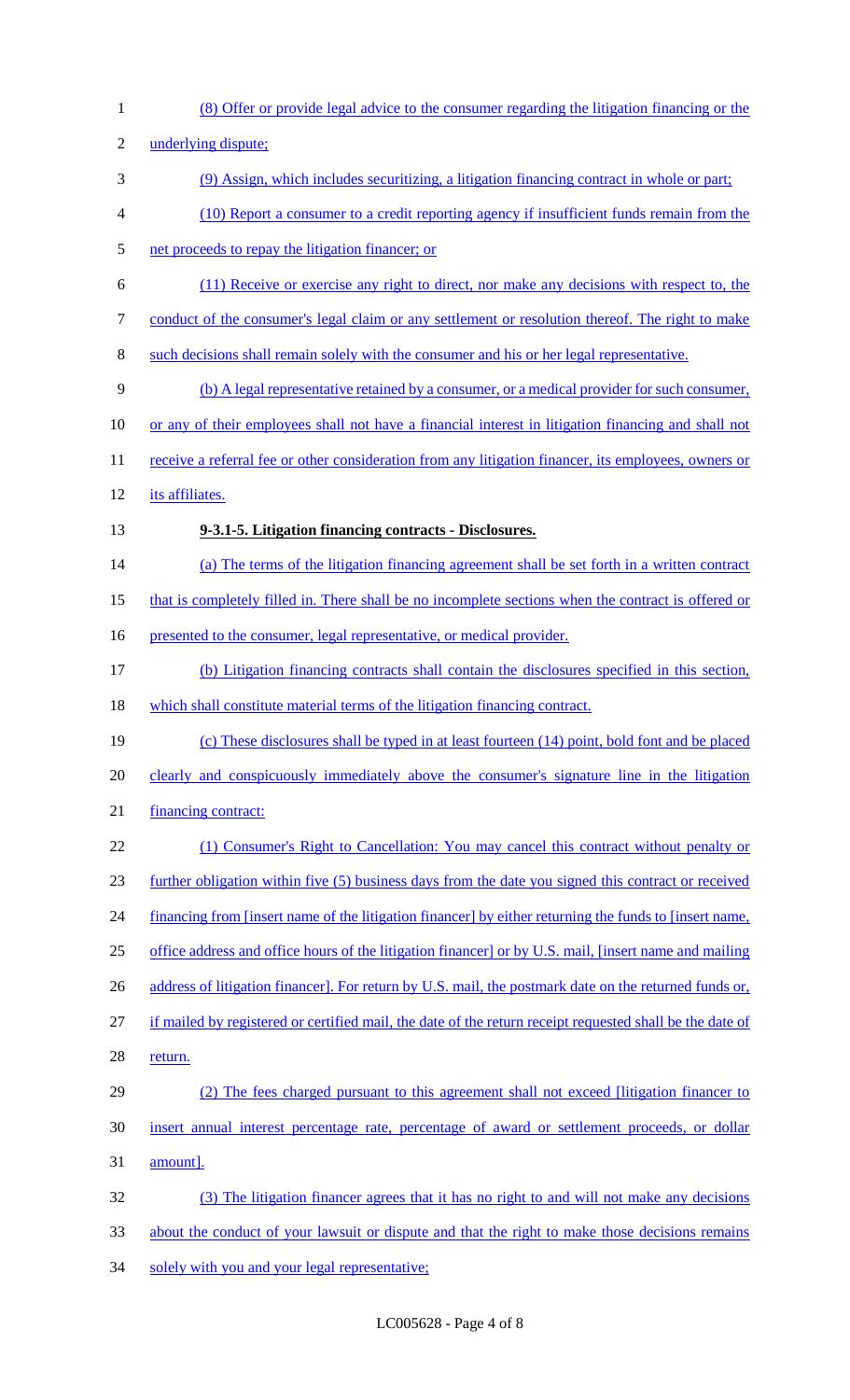(4) If there is no recovery of any money from your legal claim or if there is not enough

- 2 money to satisfy the portion assigned to [insert name of the litigation financer] in full, you will not
- owe anything in excess of your recovery.
- (5) Do not sign this contract before you read it completely. If this contract contains any
- incomplete sections, you are entitled to a completely filled-in copy of the contract prior to signing
- it. Before you sign this contract, you should obtain the advice of an attorney. Depending on the
- circumstances, you may want to consult a tax advisor, a financial professional or an accountant.
- (d) If the consumer is represented by a legal representative in the dispute that is the subject
- of the litigation financing contract, the legal representative shall acknowledge in the contract that
- 10 he or she or their employer or employees have neither received nor paid a referral fee or any other
- 11 consideration from or to the litigation financer, nor will in the future do so.
- (e) If the consumer's legal representative is a party to a litigation financing agreement 13 related to the consumer's legal proceeding, the legal representative shall share with the consumer the agreement between the legal representative and the litigation financer. The agreement shall be 15 accompanied by the disclosure required by this section, and the consumer shall sign both an 16 acknowledgement that the agreement has been read and the required disclosure.
- **9-3.1-6. Disclosure of financing agreements -- Discovery.**
- (a) Except as otherwise stipulated or ordered by the court, a consumer or their legal 19 representative shall, without awaiting a discovery request, provide to all parties to the litigation, including their insurer if prior to litigation, any litigation financing contract or agreement under 21 which anyone, other than a legal representative permitted to charge a contingent fee representing a 22 party, has received or has a right to receive compensation or proceeds from the consumer that are contingent on and sourced from any proceeds of the civil action, by settlement, judgment, or otherwise. (b) The existence of litigation financing, litigation financing transactions and all 26 participants in such financing arrangements are permissible subjects of discovery in all personal injury litigation or matters arising out of personal injuries.
- **9-3.1-7. Annual report.**
- (a) Each litigation financer shall file a report annually with the secretary of state in accordance with such procedures as the secretary may require. The report shall contain at least the following: (1) For each person that, directly or indirectly, owns, controls, holds with the power to vote,
- or holds proxies representing, five percent (5%) or more of the voting securities of the litigation financer: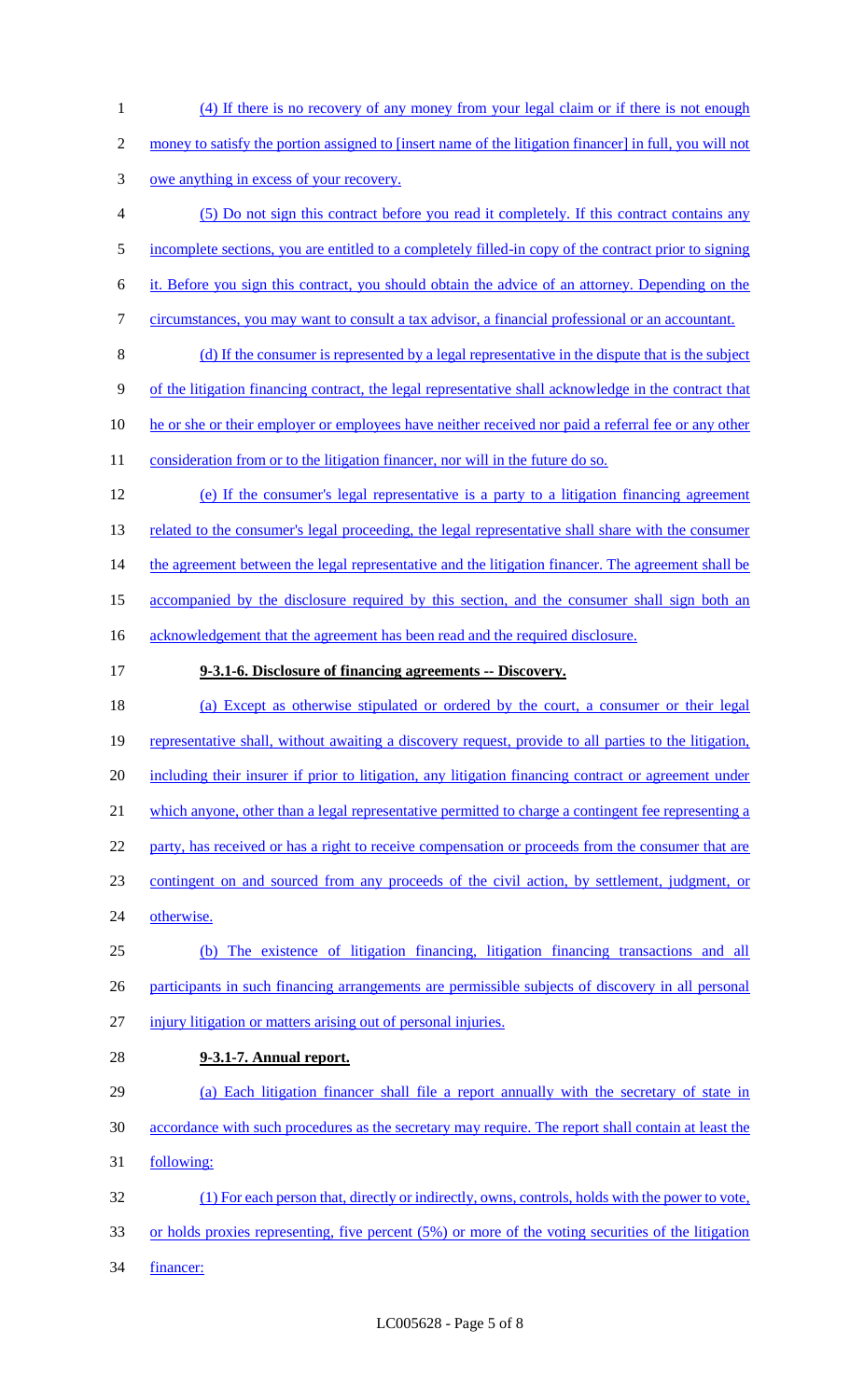1 (i) The legal name and address of each person; (ii) If the person is an individual, his or her principal occupation and offices and positions 3 held during the past five (5) years, and any conviction of crimes other than minor traffic violations 4 during the past ten (10) years; and (iii) If the person is not an individual, a report of the nature of its business operations during the past five (5) years or for the lesser period as the person and any predecessors shall have been in existence; a narrative description of the business intended to be done by the person and the person's subsidiaries; and a list of all individuals who are or who have been selected to become directors or executive officers of the person. The list shall include for each individual the information required 10 by subsection  $(a)(1)(ii)$  of this section; and (2) For each litigation financing transaction entered in this state or involving a claim to be 12 litigated in this state, the litigation financer shall identify: (i) The amount, date(s) of payment(s), and name and address of each person that received any amount of financing from a litigation financer during the previous calendar year; (ii) The amount, date of payment, and source of payment for all proceeds obtained by the 16 litigation financer during the previous calendar year from any judgment, award, settlement or 17 verdict in a litigation financing transaction; and (iii) Any other information the secretary deems necessary to the administration of justice. 19 (b) Secretary of state reporting obligations 20 (1) The secretary of state shall provide to the house and senate judiciary committees an 21 annual report within six (6) months of the receipt of the information in subsection (a) of this section containing all of the information therein and a summary. This report as filed shall not be made available to the public and shall be confidential by law and privileged, shall not be subject to the provisions of chapter 2 of title 38 , shall not be subject to subpoena, and shall not be subject to discovery or admissible in evidence in any private civil action. 26 (2) The secretary of state shall release the report and summary under subsection (b)(1) of this section to the public subject to the removal of all personally identifiable information of any consumer. Nothing in this subsection shall affect the obligation to disclose litigation financing contracts or other agreements under § 9-3.1-6. **9-3.1-8. Class action lawsuits.**  This chapter shall apply to any class action. Putative class members and the court shall be advised that the proposed class attorney has a legal or financial relationship with a litigation financer. **9-3.1-9. Commercial litigation exemption -- Limitation.**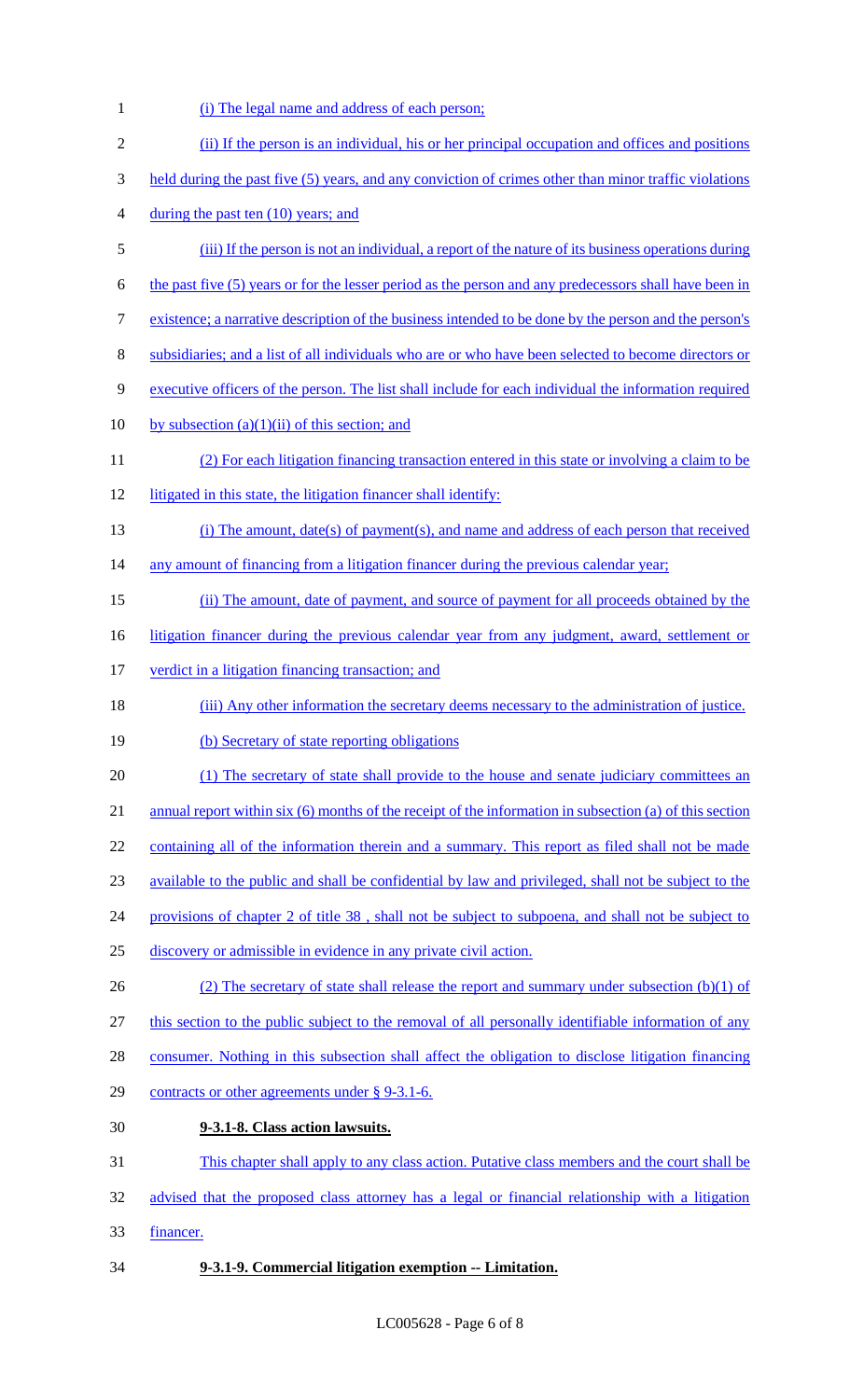- 1 This chapter does not apply to litigation financing provided to commercial enterprises in
- 2 support of commercial litigation. This exemption does not apply to situations arising from a
- 3 personal injury claim or an aggregation of personal injury claims, whether by subrogation,
- 4 assignment, or any other basis.

# 5 **9-3.1-10. Regulatory oversight.**

- 6 The practice of litigation financing shall be regulated by the secretary of state. The office
- 7 of the secretary of state shall adopt rules and regulations consistent with this chapter and its
- 8 authority under law.

# 9 **9-3.1-11. Act violation -- Unenforceable contract.**

- 10 Any violation of this chapter shall make the litigation financing contract unenforceable by
- 11 the litigation financer, the consumer, or any successor-in-interest to the litigation financing
- 12 contract.
- 13 SECTION 2. This act shall take effect upon passage.

### ======== LC005628

========